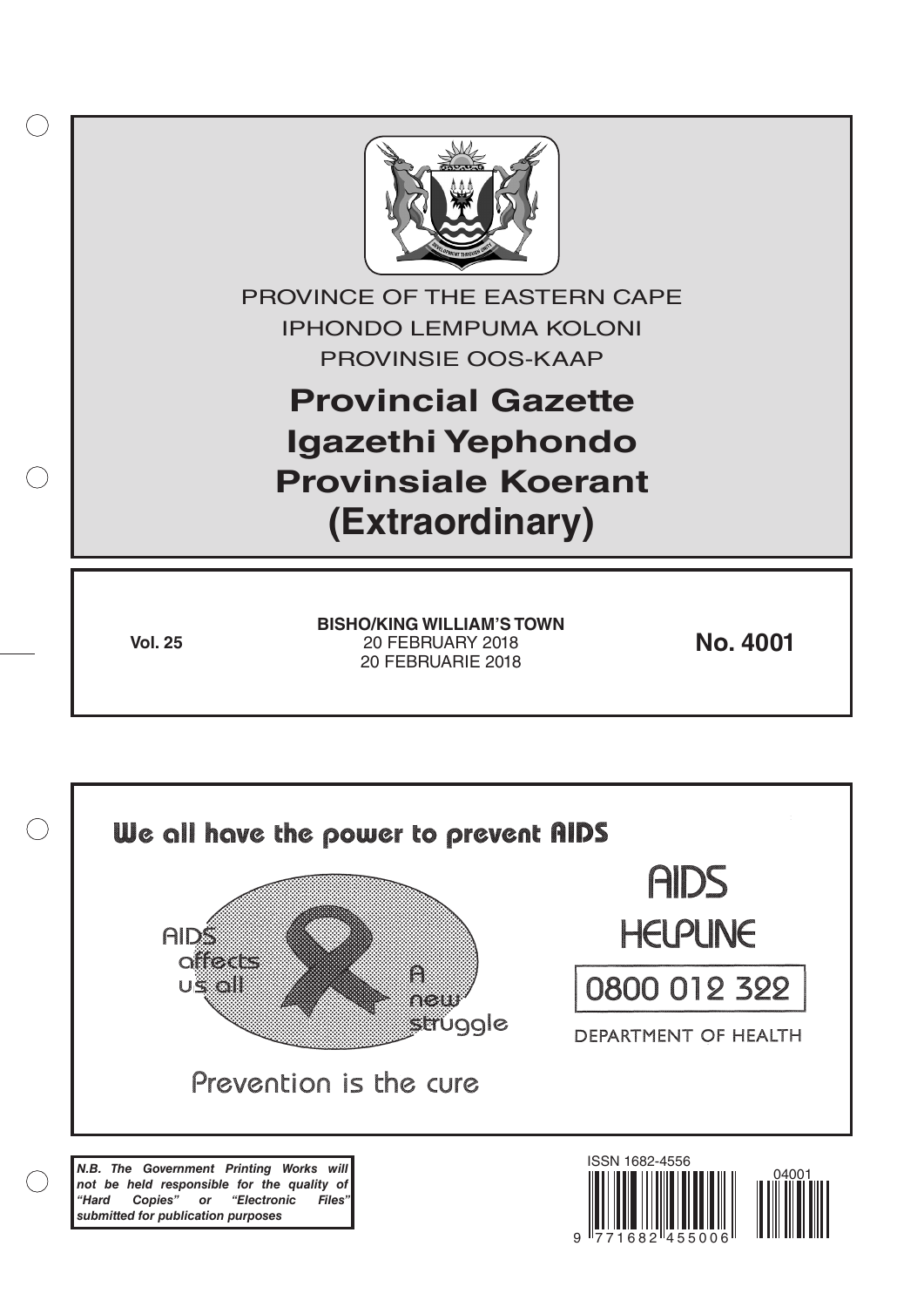# **IMPORTANT NOTICE:**

**The GovernmenT PrinTinG Works Will noT be held resPonsible for any errors ThaT miGhT occur due To The submission of incomPleTe / incorrecT / illeGible coPy.**

**no fuTure queries Will be handled in connecTion WiTh The above.**

#### **CONTENTS**

|    |                                                                                                       | Gazette<br>No. | Page<br>No. |
|----|-------------------------------------------------------------------------------------------------------|----------------|-------------|
|    | <b>PROVINCIAL NOTICES • PROVINSIALE KENNISGEWINGS</b>                                                 |                |             |
| 28 | Local Government: Municipal Electoral Act (27/2000): Election timetable: Ward 1, Nelson Mandela (NMA) | 4001           |             |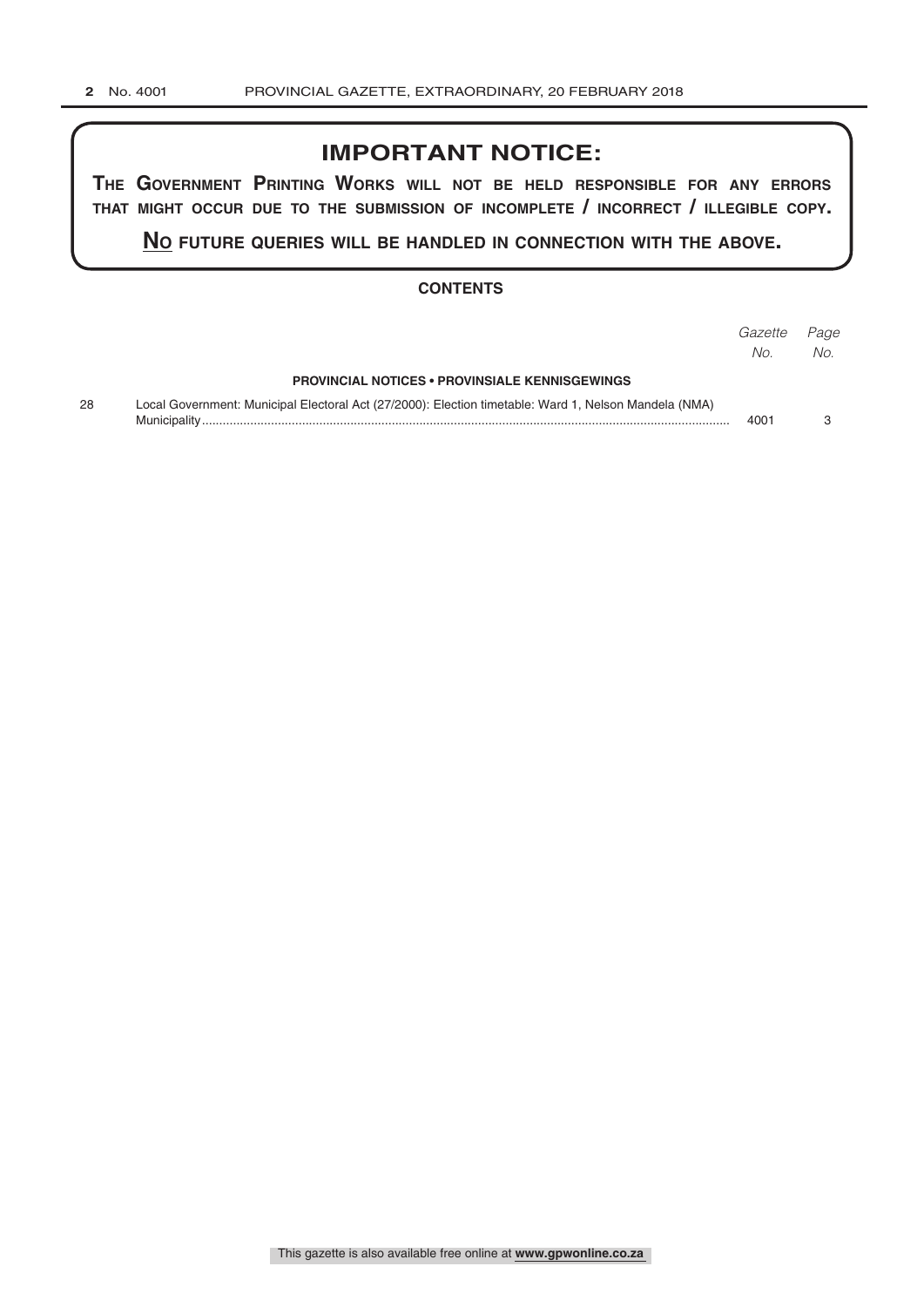## Provincial Notices • Provinsiale Kennisgewings

#### **PROVINCIAL NOTICE 28 OF 2018**

## **ELECTORAL COMMISSION**

## **ELECTION TIMETABLE**

The Electoral Commission hereby gives notice that it has in terms of section 11 of the Local Government: Municipal Electoral Act, 2000, compiled the election timetable set out below to apply to the municipal by-elections to be held on 7 March 2018 in respect of Ward 1 of the Nelson Mandela [NMA] Municipality as proclaimed by Provincial Notice number 12 of 2018 as published in the Provincial Gazette Extraordinary No 3990 of the Eastern Cape Province, dated 2 February 2018. A reference to "section" in this election timetable is a reference to that section in the Local Government: Municipal Electoral Act, 2000 (Act No. 27 of 2000).

#### **Cut-off time for act to be performed**

1 An act required in terms of this Act to be performed by not later than a date in the election timetable must be performed before 17:00 on that date, unless otherwise specified.

## **Certification of the voters' roll**

2 By 8 February 2018 the chief electoral officer must certify the segments of the voters' roll for the voting districts to be used in the by-elections in terms of section  $6(2)(a)$ .

#### **Notice that lists of addresses of voting stations are available for inspection**

3 By 8 February 2018 the chief electoral officer must give notice that copies of a list of voting stations and their addresses will be available for inspection at the office of the Commission's local representative in terms of section 19(5).

#### **Notice of route of mobile voting stations**

4 If the Commission decides to use mobile voting stations in the by-elections, the Commission must by 16 February 2018 give notice of the route, including the locations and estimated times of stopping of each mobile voting station in terms of section 22(1).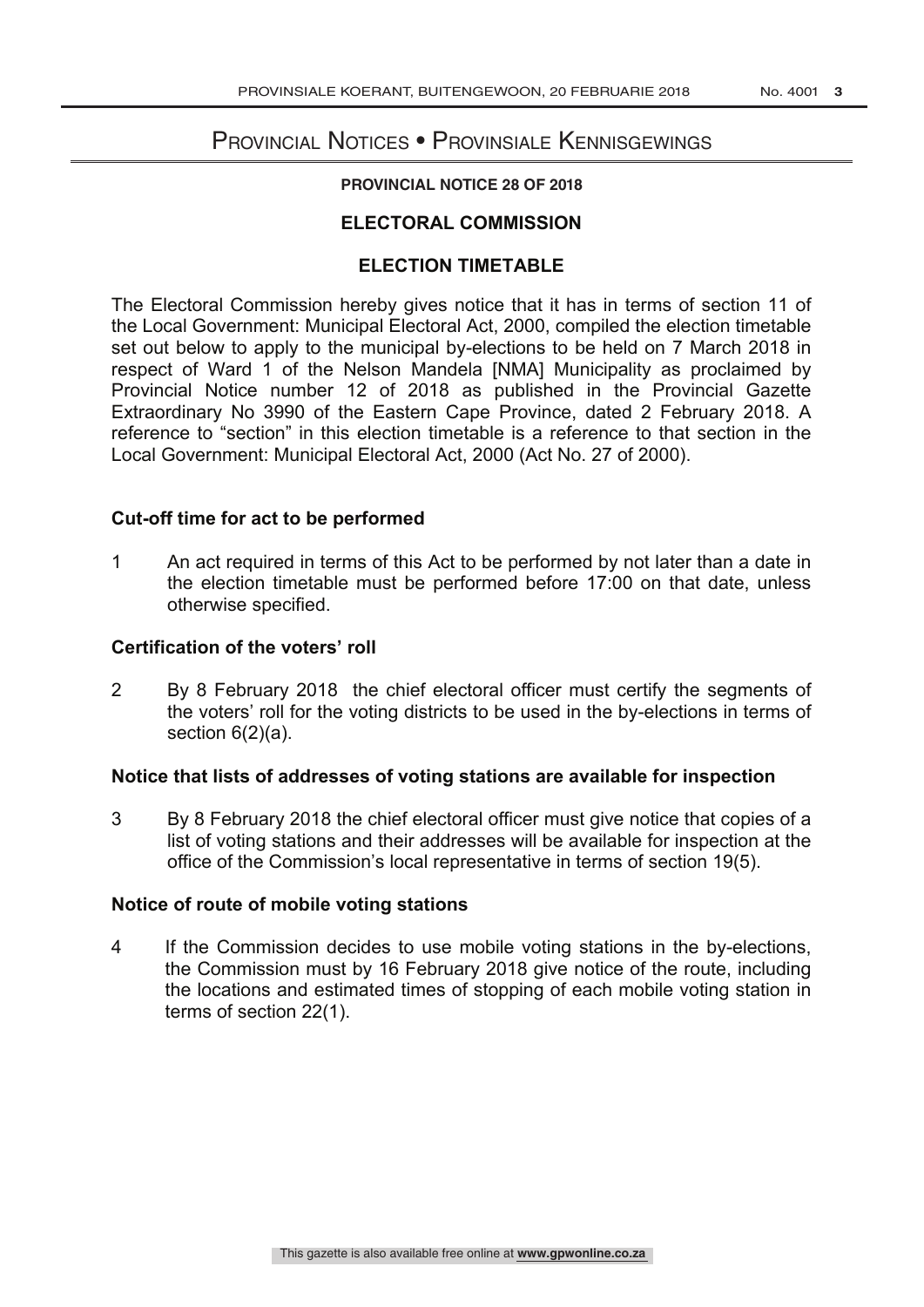#### **Cut–off date for nomination of ward candidates to contest an election**

5 By no later than 12 February 2018 at 17h00, the nomination of a person to contest the by-election in a municipality as a ward candidate must be submitted to the Commission's local representative on a prescribed form and in the prescribed manner in terms of section 17(1).

## **Cut–off date for compilation and certification of ward candidate lists**

6 By 19 February 2018 the Commission must compile for each ward a list of ward candidates, certify those lists for that by-election, and keep copies of the lists available at the office of the Commission's local representative in terms of section 18 (1).

#### **Cut-off date for issuing certificates**

7 By 19 February 2018 the Commission must issue to each ward candidate contesting the by-election, a prescribed certificate in terms of section 18(1)(d).

#### **Application for special vote**

8 10(1) By no later than 23 February 2018 a voter may apply in terms of Regulation 28B (1) to cast special vote within the voting district where she or he is registered. [Applications for special votes will only be received from 19 February 2018]

(2) On 6 March 2018 voters who had successfully applied to cast their special votes at the voting station, may visit the voting station between 08h00 and 17h00 to cast their special votes.

(3) On 6 March 2018 voting officers must visit voters who had successfully applied to cast their special votes at their places of residence, to afford them the opportunity to cast their votes there.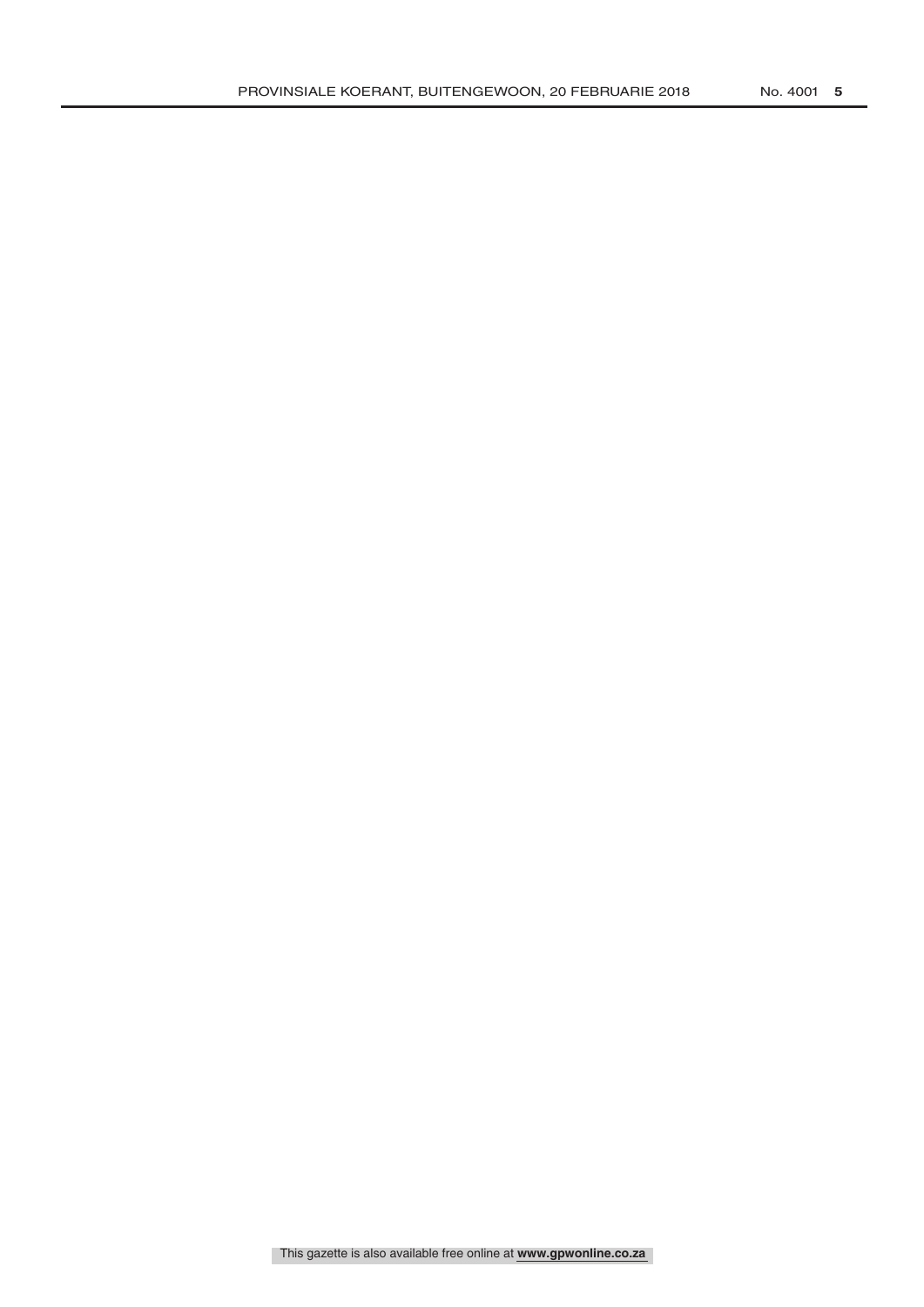This gazette is also available free online at **www.gpwonline.co.za**